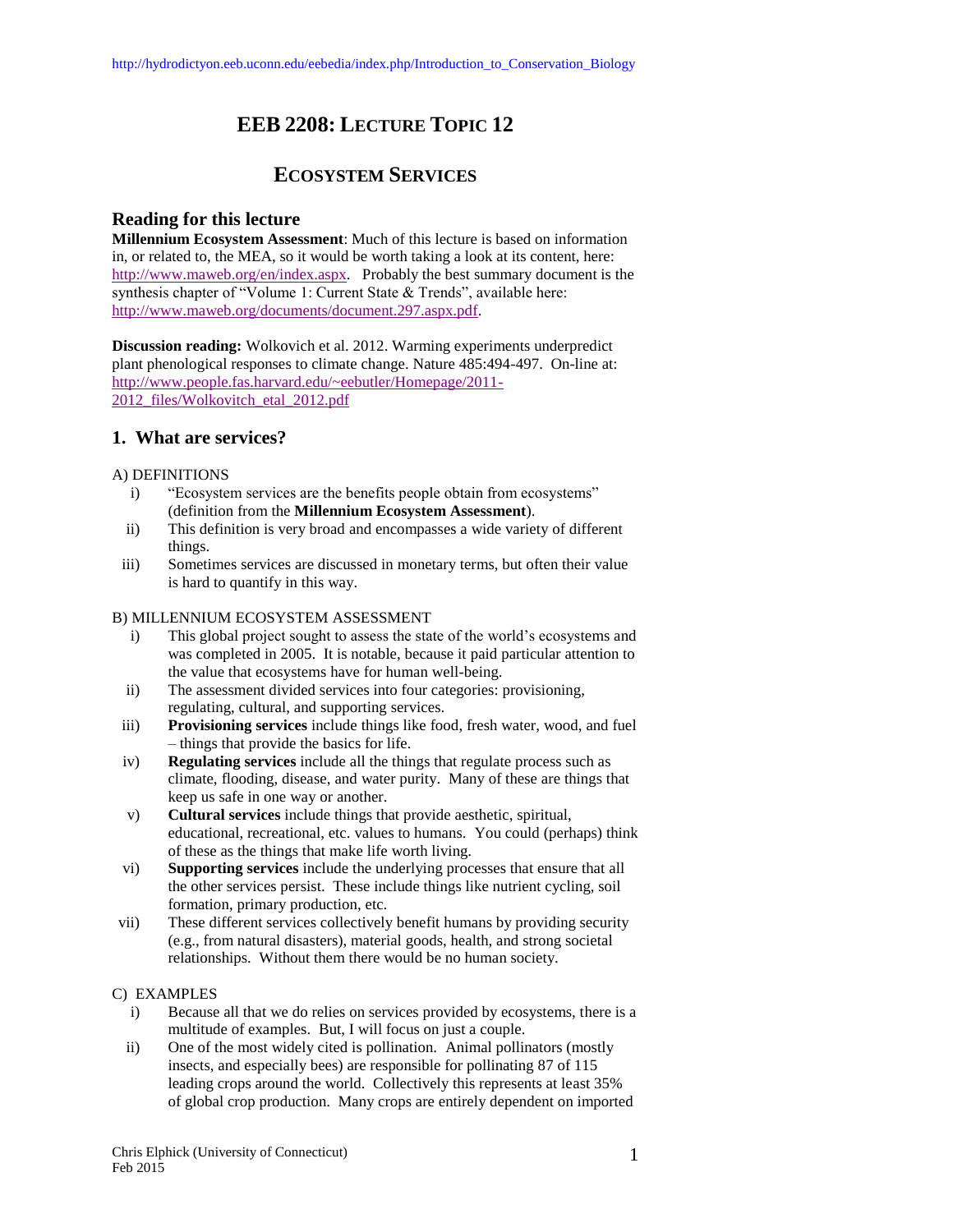honey bees – which are shipped around from state to state to provide pollination services wherever they are needed. Wild bees can also provide important pollination services, and the amount of pollination has been linked to the proximity of a field to natural habitat – fields closer to natural habitat receive more pollination and hence produce fruit more easily.

iii) Another example is the protection from storm surges provided by vegetated habitats in coastal areas. Mangrove forest, for example, has been shown to reduce the impact of cyclones with, in one study of >400 villages in India, few human deaths in villages protected by large expanses of mangrove and many in those without mangrove.

## **2. Where are they?**

#### A) EVERYWHERE, BUT NOT EQUALLY SO

- i) Services can be found everywhere, but there is considerable spatial variation in where particular services are greatest.
- ii) For example, carbon sequestration services (removing carbon from the atmosphere) are greatest in areas of extensive forest (especially tropical forest).
- iii) Areas of greatest carbon storage overlap a lot with areas of carbon sequestration, but the overlap is not complete, and the places that provide the greatest storage services are not always those that sequester the most carbon. E.g., there is lots of storage in the forests of northwestern North America, but not so much sequestration.
- iv) In contrast to these two services, the places that provide the greatest livestock grazing services are completely different.
- v) As with biodiversity, there is not a nice tidy overlap such that it is easy to say which places are best – and therefore the best places to protect. Consequently, any assessment has to take into account the relative values of different services.

#### B) MUCH IS UNKNOWN

- i) Complicating matters further, the one study that has attempted to map services globally concluded that there was only adequate data to map four services (the three mentioned above, and a fourth related to water use).
- ii) Consequently, any decisions about how to protect services must be done with very limited information.

## **3. Services and biodiversity**

#### A) DOES HIGH BIODIVERSITY = LOTS OF SERVICES?

- i) In some cases there are clear connections. For example, areas of tropical forest that are rich in biodiversity (e.g., the Amazon Basin, west-central Africa) also provide considerable services in terms of carbon storage and sequestration.
- ii) But, in other cases, things are not so straightforward. For example, there has been a dramatic global increase in fertilizer use, which has resulted in dramatically increased levels of nitrogen and other chemicals throughout much of the world. This change has provided considerable services to humans, including increased total food production, increased per capita food production, reduced food costs, and reduced malnutrition (although, there has been a recent reversal in the last of these).
- iii) Increased nitrogen has not, however, had such clear benefits for biodiversity. **Eutrophication** has been seen in many ecosystems, for